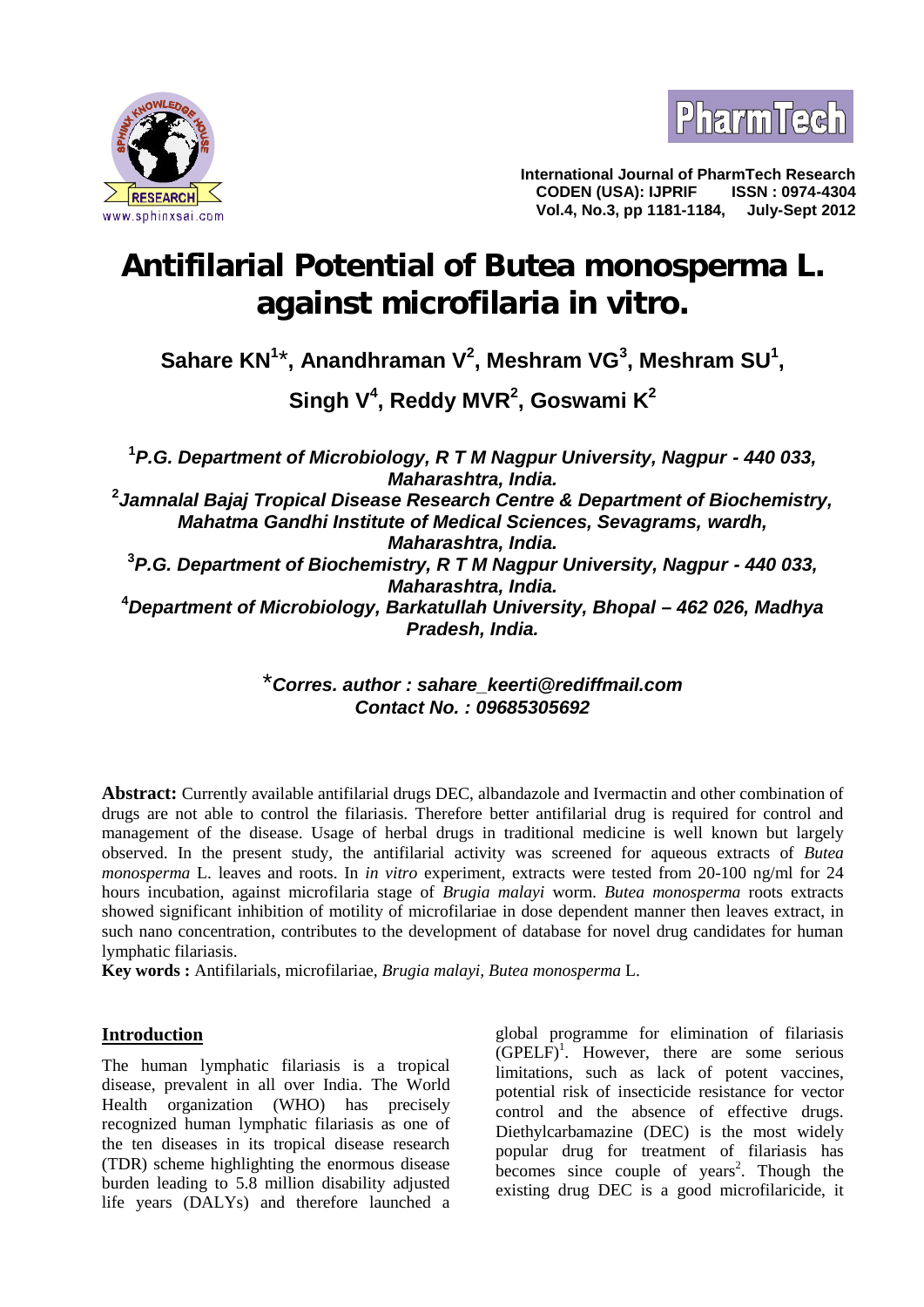might have side effects<sup>3</sup>. Due to the lack of patient's fulfillment with failure in achieving targeted coverage (85%), use of this drug in mass drug administration approach might not succeed in serving its purpose<sup>4</sup>. Specifically because of these  $\qquad$  in reasons, it is reasonably essential to discover novel antifilarial drugs. World Health Organization has already outlined the nature of traditional medicine and herbal therapy<sup>5</sup>. India has Ayurveda, Unani and Siddha systems of medicine, having a rich tradition of keen traditional herbal therapy<sup>6</sup>. Thus, it is very much necessary to develop a large database of antifilarials. Experimental evidences of antifilarial activities of various such phytochemicals are coming up with the constant effort made by the workers from various parts of the world. Few of them the filaricidal property of the plant, *Plumbago indica/rosea* was investigated *in vitro* against *Setaria digitata,* a filarial parasite<sup>7</sup> . More interestingly such antifilarial effect has also been reported against human lymphatic filarial worm, *Brugia malayi.* Twelve extracts of 11 Guatemalan medicinal plants were screened *in vitro*. The ethanol extract of leaves of *Neurolaena lobata* showed significant antifilarial activity against *Brugia pahangi* filarial worm<sup>8</sup>. In the 9 present study one plant, *Butea monosperma* L. (Family: *Fabaceae*), local name *palas* or *dhak*, which is found throughout India which reportedly have antihelminthic/antifilarial effect in traditional usage, was screened *in vitro* for their antimicrofilarial activity against *Brugia malayi*.

# **Materials and Methods**

*Plant materials*: *Butea monosperma* L. (leaves and roots) were collected from the local areas of Sausar, Chhindwara, Madhya Pradesh (India) and identified in the P.G. Dept. of Botany, RTM, Nagpur University, Nagpur (Voucher specimen numbers 9024 is allotted).

*Preparation of herbal extracts*: The leaves and roots of medicinal plants were washed, shade dried and powdered. The powdered form of *Butea monosperma* L. leaves and roots were extracted with double distilled water<sup>9</sup> and further filtered and concentrated by keeping in hot air oven  $(40^{\circ}$ C) to get semi solid residue which yielded 6.7 and 5.8 per cent (w/w) respectively. Extracts were stored in refrigerator for *in vitro* evaluation against *Brugia malayi* microfilaria using standard method $10$ . .

*Parasites*: The *Brugia malayi* life cycle was established and maintained in jirds (*Meriones unguiculatus*) and mastomys (*Mastomys* *natelansis*) using mosquitoes (*Aedes aegypti*) as a vector by standard methods $^{11,12}$ . Microfilariae (mf) were obtained by lavage of the peritoneal cavities of jirds with intraperitoneal filarial infection of 3 months or more duration. The mf were washed with RPMI 1640 medium (GIBCO USA) (containing 20mg/ml gentamycin, 100mg/ml penicillin, 100mg/ml streptomycin) plated on sterile plastic petri-dishes and incubated at  $37^{\circ}$  for 1 h to remove jirds peritoneal exudate cells. The mf were collected from petri-dishes, washed with RPMI 1640 medium and used for *in vitro* maintenance<sup>10</sup>. The use of animals for the study was approved by the Institutional animal ethical committee of Mahatama Gandhi Institute of Medical Sciences, Sevagram (Wardha) India.

 *In vitro screening for antifilarial activity against microfilaria of Brugia malayi*: Crude extract of medicinal plants were diluted in suitable solvent double distilled water to obtain the desired final concentration range (20-100 ng/ml) as previously optimized in our lab so as to obtain dose dependant effects against microfilariae in sterile 24 well culture plates (Nunc, Denmark) containing 900 ml of RPMI medium. Wells without any extract but with similar solvents in 900 ml of the medium were kept as corresponding controls. Approximately 100 microfilariae in 100 ml of RPMI medium were introduced into each well for every test samples and also for corresponding control samples (each individual samples in triplicates). The plates were incubated at  $37^{\circ}$  for 24 h in CO2 (5%) incubator. Mf motility was assessed by microscopy after 48 h of exposure (incubation for this time period was optimized during screening); the observations were recorded as the number of non motile mf out of all the 100 mf taken in each well for the study and represented as percentage (%) reduction in mf motility<sup>10</sup>. All these conditions of assay procedure have been standardized in our laboratory to obtain reproducible results. Each experiment (in triplicate) was repeated three times and results were represented as Mean + SEM of per cent reduction in motility of three such observations. Entire procedure was carried out in aseptic condition.

## *Statistical analysis*

 The results compared between the plant extracts and controls, student's  $t$  test was used.  $P < 0.05$ was considered as significant.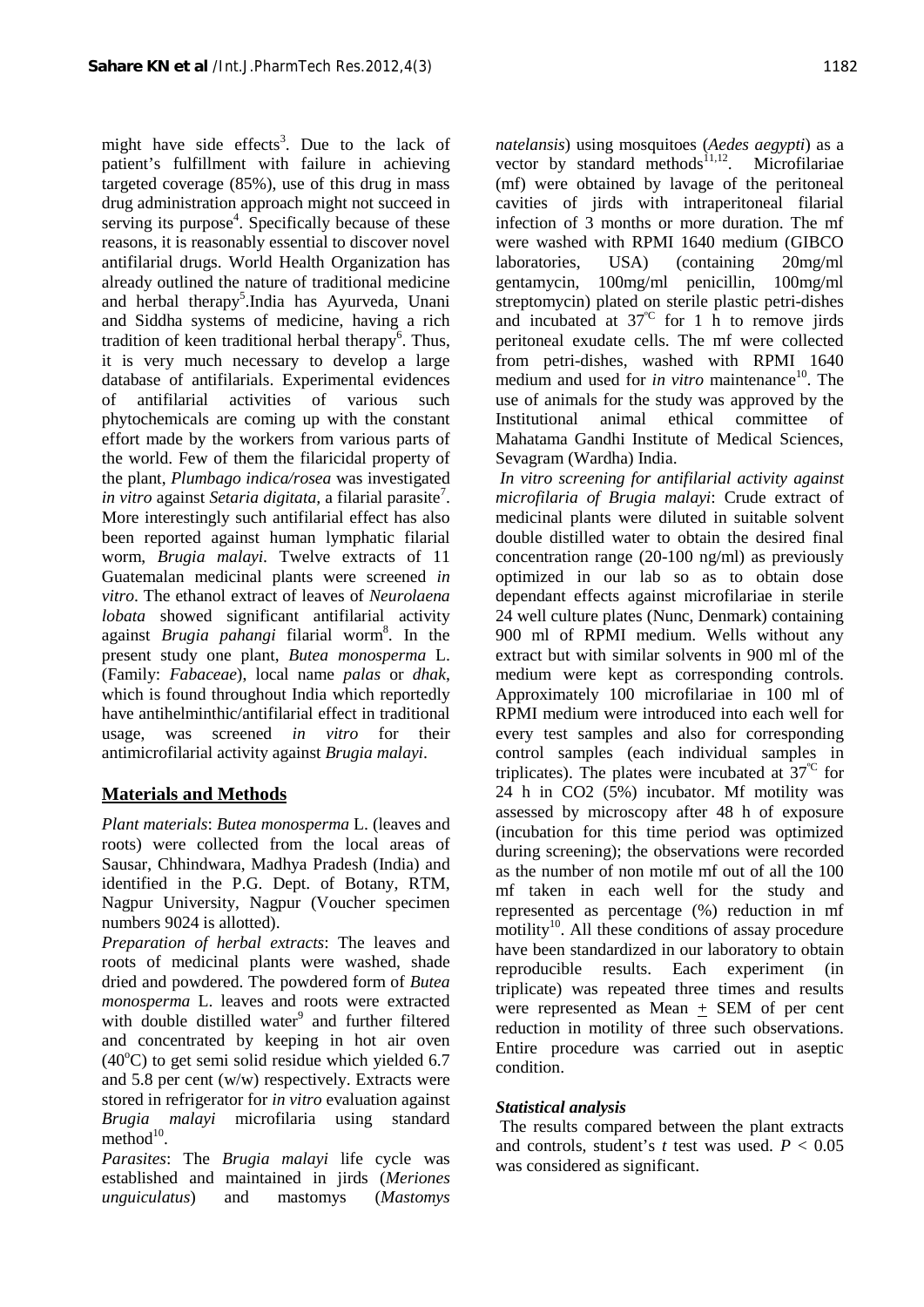| S.<br>N | <b>Concentrations</b><br>(ng/ml) | <b>Butea monosperma</b><br>L. (Leaves) | Butea monosperma L.<br>(Roots) |
|---------|----------------------------------|----------------------------------------|--------------------------------|
| 0.      |                                  |                                        |                                |
|         | 20                               | $3.51 \pm 0.632^*$                     | $5.19 \pm 0.833^*$             |
| 2.      | 40                               | $5.05 + 0.634^*$                       | $6.68 + 1.747$                 |
| 3.      | 60                               | $6.64 \pm 0.597$                       | $11.1 + 1.027$ <sup>*</sup>    |
|         | 80                               | $9.13 + 0.584$ <sup>*</sup>            | $15.45 + 1.948$ <sup>*</sup>   |
| 5.      | 100                              | $11.75 + 0.486^*$                      | $19.32 + 0.908^*$              |
| 6.      | Control                          | $0.96 + 0.326^*$                       | $1.32 + 0.319$                 |

**Table.** *In vitro* **effects of plant extracts on** *Brugia malayi* **microfilarial motility. Percentage reduction in Mf motility by plants extracts**

Results shown are mean + SEM of per cent reduction in motility

\**P*< 0.05 when compared with respective control levels (control- RPMI + double distilled water)

#### **Results and Discussion**

Globally the disease is second to malaria in causing permanent and long term disability diseases of limbs and genitals, resulting not only physical crippling but also in serious psychosocial  $consequences<sup>13</sup>$ . The available antifilarial efficacies have inherent limitations. The adult filarial worm can survive in human host for several years. The drug resistance becomes crucial issue after prolonged treatment with currently available drug DEC. Therefore we need new antifilarials for replacement of existing drugs. Herbal medicines are quite popular and being used by about 80 per cent of the world population mostly in the developing countries. These are time tested for their safety, efficacy, and cultural acceptability. The chemical ingredients of these plants are believed to have better compatibility with the human body with presumably lesser side effects<sup>14</sup>. Hence, very aptly the WHO has referred this system of medicine as holistic approach towards health<sup>15</sup>. The present work is an attempt to contribute to this database by screening of crude plant extracts for antimicrofilarial activity<br>on *Brugia malgni*, Antifilarial officesy of two Nagpur, on *Brugia malayi*. Antifilarial efficacy of two plant extracts *Butea monosperma* L. screened against microfilariae of *Brugia malayi*. The aqueous extract of two plant extracts leaves and

#### **References**

- 1. World Health Organization. Switzerland: TDR Diseases. Current disease portfolio. Available from: *http://www.who.int/ tdr/diseases*, accessed on April 18, 2007.
- 2. Ottesen E.A., Duke BOL, Daram M. and Bahbehani K. Strategies and tools for the

roots were screened for antifilarial activity against microfilariae of *Brugia malayi* at concentration 20-100ng/ml for 24hrs incubation. Of them, root extract showed significant loss of motility then leaves extracts in a dose dependent manner as oppose to respective control level. A study with aqueous and alcoholic extracts of the leaves of *Mallotus philippensis (Lam.)* against *Setaria cervi* reported antifilarial effect<sup>16</sup>. Another study was carried out to test the antifilarial efficacy of *Cardiospermum halicacabum* against related filarial worm *Brugia pahangi*<sup>17</sup> . In conclusion, our findings show towards the importance of in depth study of these herbal drugs for design and development of new antifilarial therapeutic drug. This is the first ever report of antifilarial efficacy of *Butea monosperma* L. screened against microfilariae of *Brugia malayi*.

#### **Acknowledgment**

Authors thanks Dr. Alka Chaturvedi, Reader, P.G. Dept. of Botany, RTM, Nagpur University, India for identification and authantification of plant species. This work was supported by the research project grants from Department of Biotechnology (DBT), New Delhi.

control/elimination of lymphatic filariasis, *Bull. World Health Organ.* 1997,*75*,491-503.

- 3. Fan P.C., Diethylcarbamazine treatment of bancroftian and Malayan filariasis with emphasis on side effects. *Ann. Trop. Med. Parasit.* 1992, *86,*399-405.
- 4. World Health Organization. Switzerland. Lymphatic filariasis. Strategic direction for